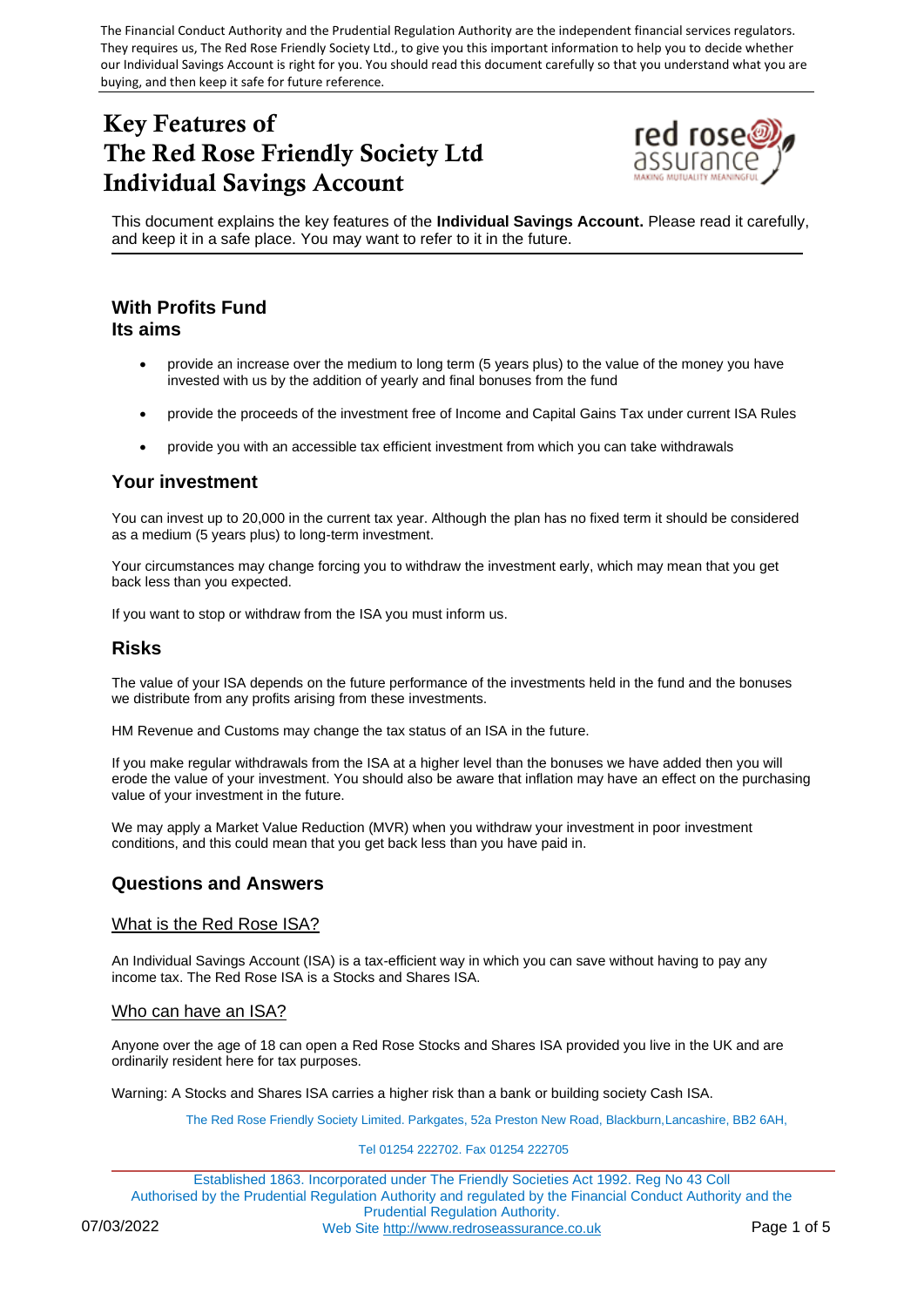

This document explains the key features of the **Individual Savings Account.** Please read it carefully, and keep it in a safe place. You may want to refer to it in the future.

An ISA can only be held in the name of one person. Joint ISAs are not permitted. You cannot save on behalf of a company, club, charity etc.

## How much can I invest?

The ISA allowance for current tax year is £20,000. You may invest this in a Stocks and Shares ISA. You can only have one Stocks and Shares ISA per tax year with one provider. OR

You are permitted to invest up to £20,000 into a Cash ISA with another provider, but you could only then invest the balance of the overall £20,000 limit into a Stocks and Shares ISA.

OR

You can transfer an existing ISA.

## How do I transfer an existing ISA to the Red Rose ISA?

To transfer an existing ISA to us from another company simply complete a transfer form. We will then contact the existing company and write to you when we have received the money. The transfer may take up to 30 days.

Warning: You should not withdraw the money yourself, as an ISA registered company must perform the transfer in order to maintain the tax benefit.

If you wish to transfer the ISA away from Red Rose to another company please ask them to request the transfer.

## How will my investment grow?

We will invest your money in our With Profit Fund, which holds a mix of assets including stocks and shares, property, gilts, bonds and cash. The market values of these assets move up and down over time but such movements are outside our control. These movements may affect how much we add to investments as bonuses.

The aim of the fund is to provide customers with steady investment growth over the full savings period of their investment. To do this we keep back some of the investment returns we make in good years so that we can pass them on in years when performance is not so good.

We add the returns as a yearly bonus. When you decide to end your plan, we may pay a final bonus depending on how the fund has performed.

## What happens if I die?

Should you die whilst your ISA is still invested then a death benefit will be paid to your estate. The amount payable will be 100% of your initial investment plus all yearly bonuses we have added and any final bonus we may pay, subject to a minimum payment of 101% of your initial investment. We will deduct the amount of any withdrawals you have taken from this total.

# How will I be kept informed about my ISA?

Each year you will receive a statement showing the amount and value of any bonus payments, withdrawals and the total value of your ISA.

The Red Rose Friendly Society Limited. Parkgates, 52a Preston New Road, Blackburn, Lancashire, BB2 6AH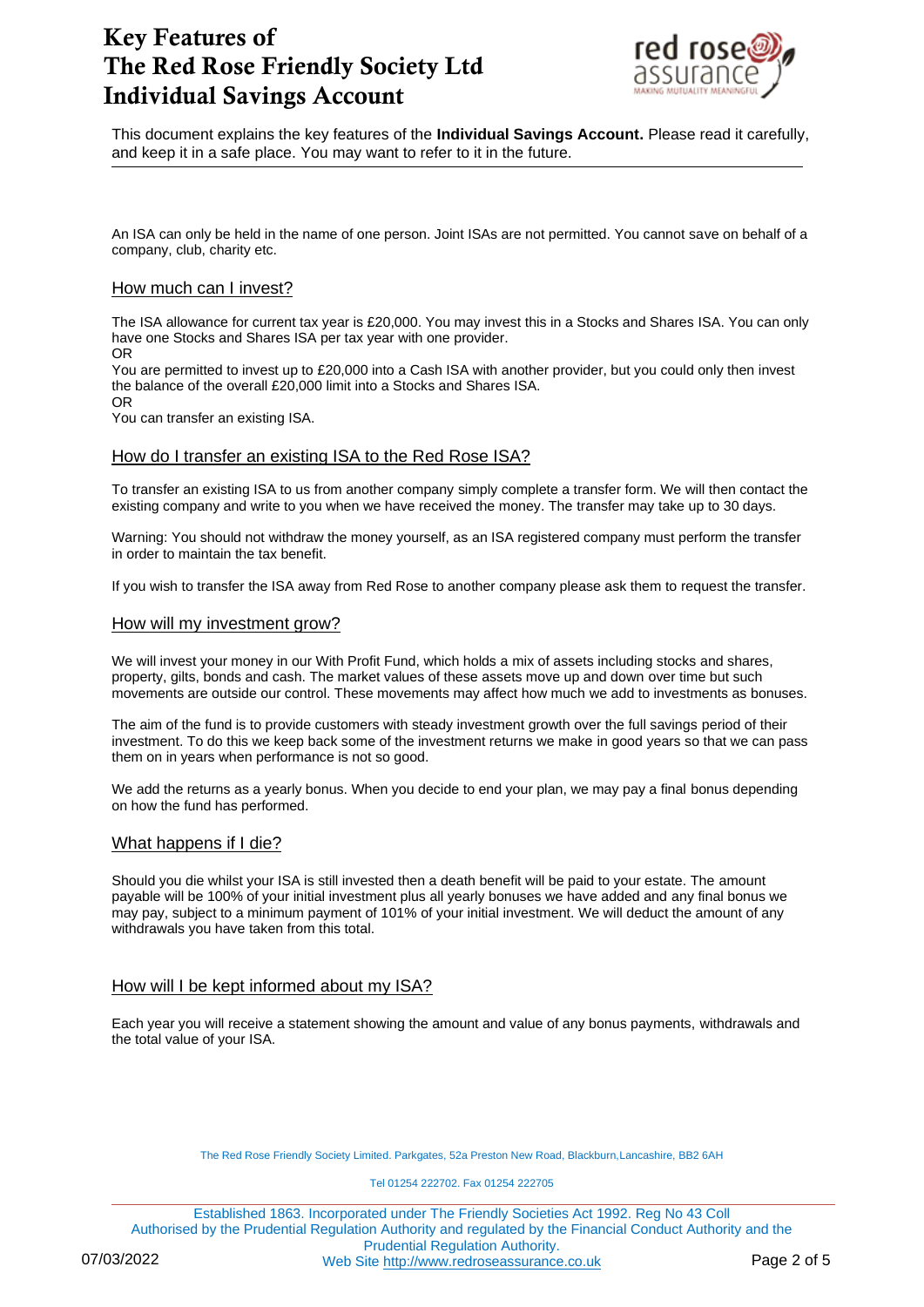

This document explains the key features of the **Individual Savings Account.** Please read it carefully, and keep it in a safe place. You may want to refer to it in the future.

# How do I cash in or withdraw money from my ISA?

You have access to your ISA at any time. The minimum amount you can withdraw at any one time is £100. There are no fixed penalties applied to a withdrawal but we may apply a market value reduction (please see section 'What is a Market Value Reduction' (MVR)).

Please note that if you withdraw some money from an ISA invested in the current tax year you will still only be allowed to invest up to the limit of £20,000 regardless of the amount withdrawn.

You can phone 01254 222702, write to us, or email us at info@redroseassurance.co.uk - and we will send you a form for you to complete. As soon as we have received your form we will arrange for the money to be sent to you.

## What is a Market Value Reduction (MVR)?

If our investment returns have been low we may use a Market Value Reduction to make sure you do not leave the fund with more than your fair share of its assets. This is to protect plan holders who still have money in the fund, but it may mean that you receive less than you expected. We would not use a market value reduction if you died.

## What if I want to change my mind about opening my ISA?

From the date you open your account you have 30 days in which to cancel your plan and your money will be returned. If you cancel within the 30 days, you will be treated as though you had not used your ISA allowance and would be able to subscribe to another ISA in the current tax year. If you cancel your ISA after the 30 days under ISA rules you will be treated as though you have subscribed to a Stocks and Shares ISA and will therefore not be able to have another one in the current tax year. You would be allowed to open a Cash ISA with any unused allowance.

## How much will the advice cost?

We do not give advice on our products. If you do need advice you should consult and Independent Financial Advisor and agree a fee with him. If you open an ISA online we will waive the initial 5% charge and only charge you the 1.5% annual administration fee.

# Where can I find out more?

Before your plan starts we will send you the full terms and conditions. These explain how the plan works. If you would like to see these terms and conditions please contact us:

| Web:          | www.redroseassurance.co.uk  |
|---------------|-----------------------------|
| Email:        | info@redroseassurance.co.uk |
| Fax:          | 01254 222705                |
| <b>Phone:</b> | 01254 222702                |

The Red Rose Friendly Society Limited. Parkgates, 52a Preston New Road, Blackburn, Lancashire, BB2 6AH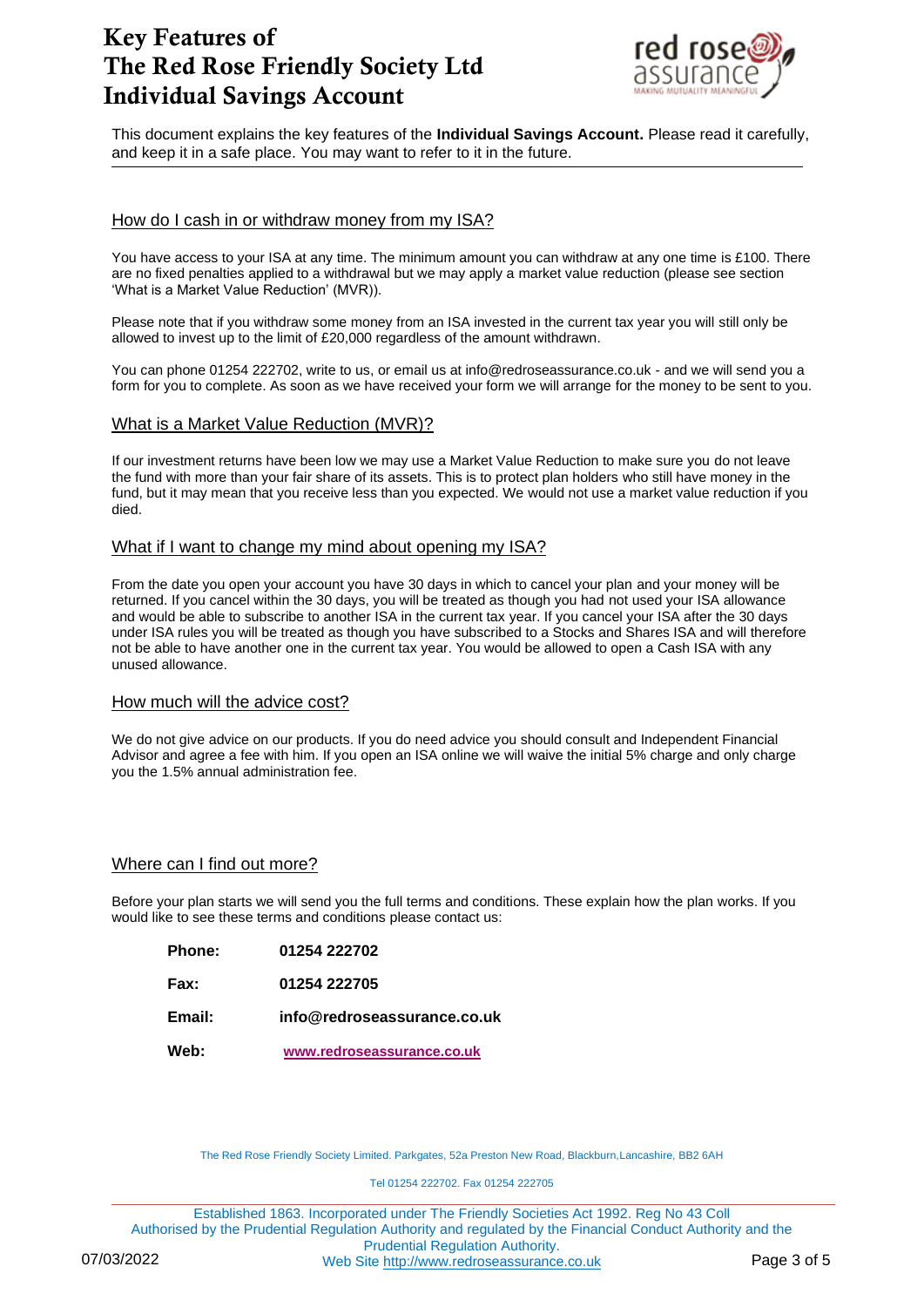

This document explains the key features of the **Individual Savings Account.** Please read it carefully, and keep it in a safe place. You may want to refer to it in the future.

More information

# Claims

To make a claim please contact us by phone on 01254 222702 and ask for the Claims Department. They will explain the claims process and send out a claim form.

## Cancellation Rights

After we accept your application, we will send you a notice of your right to cancel. You will then have 30 days to change your mind and leave the plan.

## **Complaints**

If you wish to make a complaint please contact:

Complaints and Compliance Officer, Red Rose Friendly Society Limited, Parkgates, 52a Preston New Road, Blackburn. Lancashire, BB2 6AH

If we do not deal with your complaint to your satisfaction, you can complain to the: Financial Ombudsman Service Exchange Tower London E14 9SR Phone: 0800 023 4567 email: complaint.info@financial-ombudsman.org.uk

Making a complaint will not affect your right to take legal action.

# The Financial Services Compensation Scheme

We are covered by the Financial Services Compensation Scheme (FSCS), which means you may be entitled to compensation under the terms of the scheme if we cannot meet our obligations. This depends on the type of business and the circumstances of the claim. For long term plans such as this the scheme covers 90% of the claim with no upper limit.

Further information about the scheme is available from the:

Financial Services Compensation Scheme 10<sup>th</sup> Floor Beaufort House 15 Saint Botolph Street London EC3A 7QU

The Red Rose Friendly Society Limited. Parkgates, 52a Preston New Road, Blackburn,Lancashire, BB2 6AH